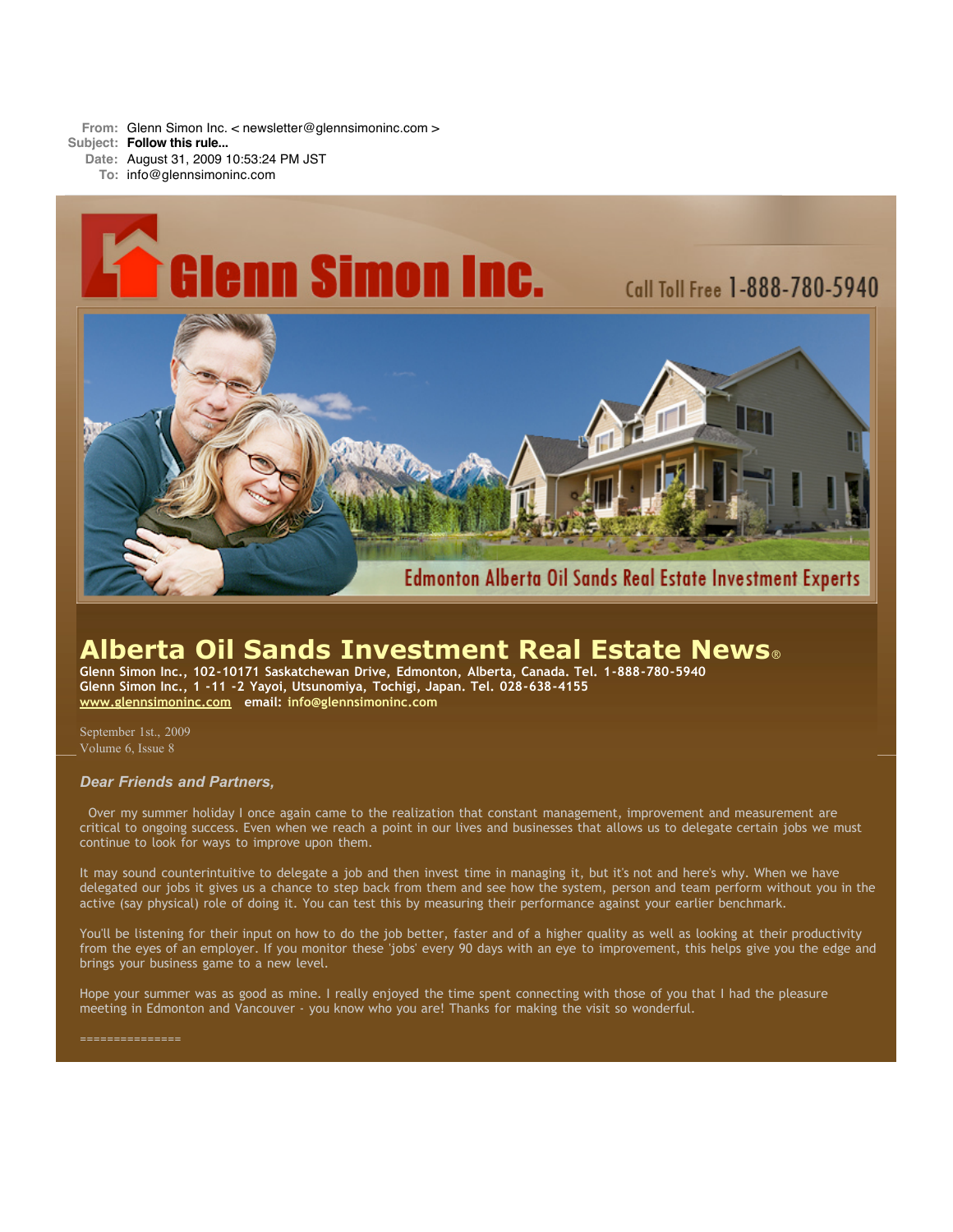

## **South East Edmonton: Cash-flowing 5 BR Millwood's Bi-level In High Growth Area**

Turbo charge your portfolio. 1979 built functional, upgraded 5 bedroom 2 bathroom suited home has over 1085 sq ft of rental space on the upper and another 1000 sq ft. in the 2 bedroom lower suite. You can see the attention to detail and care that went into upgrading this home.

Comes complete with a great mortgage structure in place, you only need to qualify. This a totally turn-key property for you. Convenient area with nearby access to the new South Ring Road and walking distance to transit. Excellent neighborhood and HUGE upside potential due to the great purchase price, strong economic fundamentals and the fantastic location of this mature, desirable SE area of Edmonton.

#### Produces \$205 positive cash flow per month using at current interest rate. Total [investment](http://www.glennsimoninc.com/featured_detail.php?id=66) less than 24% of purchase price.

Poised for massive growth. This home rents for top dollar and has everything arranged, including financing structure and incredible tenants. Your investment includes: financial analysis, professional inspection, insurance, financing set-up, legal fees, basic accounting, reserve fund, CMA, bi-annual statements, strategic market planning to ensure successful entry and exit, plus much more!

Purchase price: \$319K Total Investment: \$75K. Your Estimated 5 Year Profit \$57K. Your pre-tax Total ROI is 76% or 15% per year. + \$205 Cash Flow in Your Pocket Every Month

"Get into action and realize secure, long-term profits"

Already producing a great RETURN. Visit [HERE](http://www.glennsimoninc.com/featured_detail.php?id=66) for the full FEATURE sheet and call 1-888-780-5940 to get started.

-Please remember: All investments carry RISK. Be sure to seek your own independent legal advice-

===============

**Alberta Wages Climb by 4.3% Earnings highest in Canada**

By Mario Toneguzzi, Calgary Herald. August 29, 2009

Things continue to look up for Alberta wage earners as their average weekly paycheques remain the highest in the country. Statistics Canada reports that in June, the average weekly earnings of employees in Alberta was \$962.77, adjusted for seasonality and before taxes and other payroll deductions. That remains solidly above the national average of \$823.23. READ THIS [ARTICLE](http://www.calgaryherald.com/business/Alberta+wages+climb/1941524/story.html) HERE.

===============

#### **Economy May Be Down, But A Baby Boom May Be On The Way**

By Misty Harris, Canwest News Service August 26th, 2009.

In one of the worst economies Canada has ever seen, Amanda Brouwer is taking on a commitment that will cost her an estimated \$166,761 over the next 18 years. Any day now, the Edmonton woman will have a baby — and new research suggests she's in ample company. (Baby booms equal long-term renters and new home-buyers. Both of which improve real estate prices and rental *increases. T. Millar)* GRAB THIS [STORY.](http://www.calgaryherald.com/business/Economy+down+baby+boom/1705900/story.html)